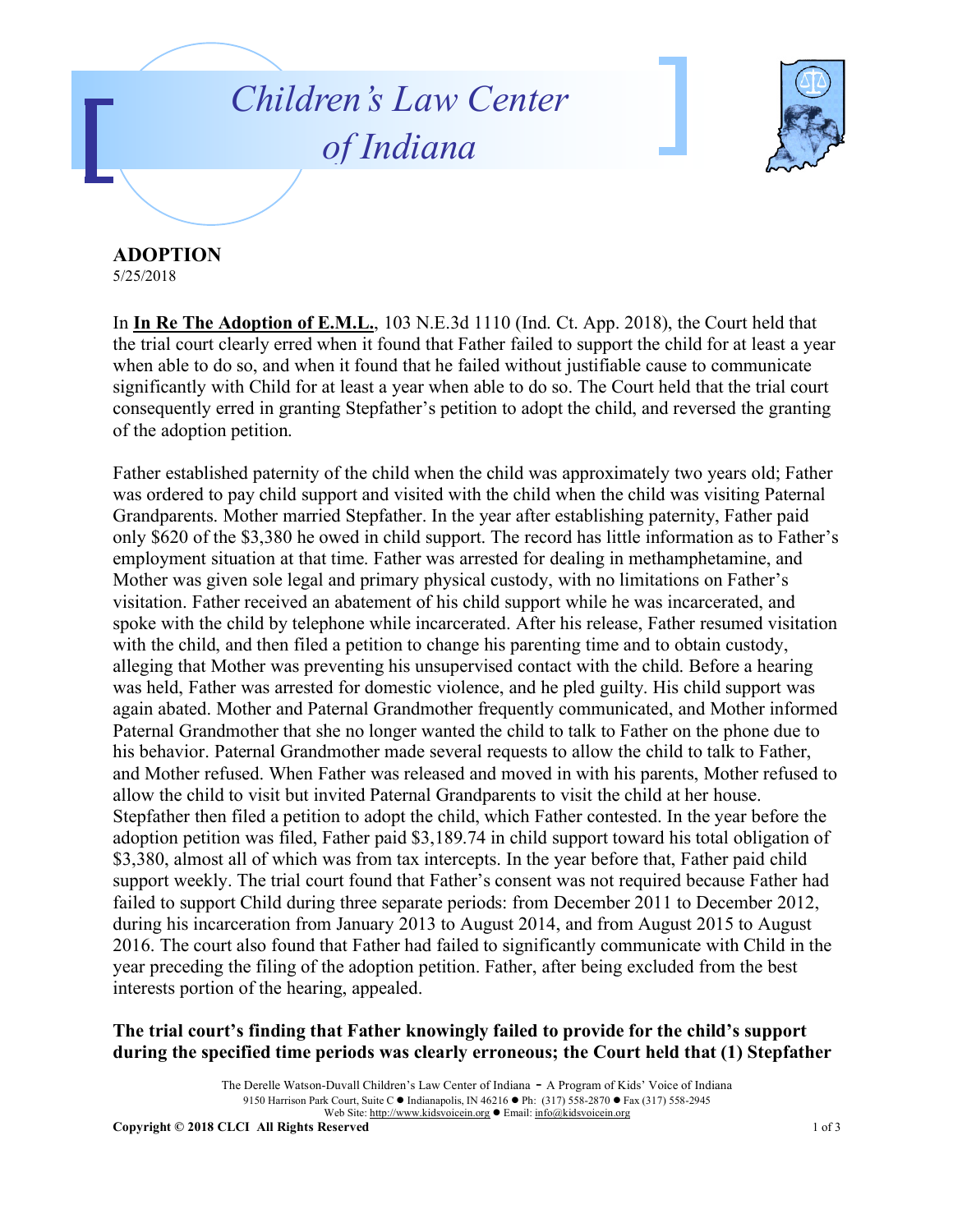**failed to show Father had the ability to pay child support for one alleged period of nonpayment; (2) Father's incarceration and abated child support could not be counted as the second period of alleged nonpayment; and (3) the fact most of the child support for the third period of alleged nonpayment came from tax intercepts could not be held against**  Father. Id. at 1116-17. IC 31-19-9-8(a)(2) provides in part that a parent's consent to adoption is not needed if the parent of a child in the custody of another person knowingly fails for at least one year to provide for the care and support of the child when able to do so as required by law or judicial decree. Stepfather had the burden of proving that Father knowingly failed to make child support payments when Father had the ability to so pay. Id. at 1116. The first period of nonpayment was alleged to be December 2011 to December 2012, when Father paid \$620 in support toward a total annual obligation of \$3,380. Id. The Court opined that even if this was a gross underpayment, there was no evidence in the record as to Father's ability to pay child support during that time. Id. "It was not Father's burden to present evidence explaining why he did not pay the full amount of support; it was Stepfather's burden to prove that Father was able to pay it." Id. The second period of alleged nonpayment was during Father's incarceration from March 2013 through July 2014. Id. at 1116-17. The trial court's decision that Father had a duty to pay child support, despite Father's incarceration and the order abating Father's child support to zero during this time period was erroneous. Id. at 1117. It was also contrary to prior case law, which holds that incarceration may be considered a substantial change in circumstances justifying modification of a child support order. Id., citing Clark v. Clark, 902 N.E.2d 813, 817 (Ind. 2009). The final period of alleged nonpayment was between August 2015 and August 2016, when Father paid \$3,189.74 in child support toward his total obligation of \$3,380.00, and all but \$222.00 of that amount was from tax intercepts. Id. The Court determined that "the fact that much of the support paid in that time period came from tax intercepts does not mean that it should have been disregarded by the trial court. Such intercepts would constitute support for purposes of any criminal action for nonsupport of a dependent." Id. The Court opined that it did not matter how or in what form the child support was paid, the fact remained that it was paid, and it did not matter that most of it came from tax intercepts. Id.

**The Court held that the trial court erred when it found that Father failed without justifiable cause to communicate significantly with the child in the year before the adoption petition; the evidence was clear and undisputed that Mother made repeated efforts to curtail and completely terminate Father's ability to contact or communicate with the child.** Id. at 1118. IC 31-19-9-8(a)(2) provides in part that a parent's consent to adoption is not needed if the parent of a child in the custody of another person fails without justifiable cause for at least one year to communicate significantly with the child when able to do so. The Court noted that it was well established law that "'Efforts of a custodial parent to hamper or thwart communication between a parent and child are relevant in determining the ability to communicate.'" Id. at 1117 (internal citations omitted). The Court noted that Mother did not deny the content of the text messages between herself and Paternal Grandmother, where Mother repeatedly refused to allow Father to have any communication with the child. Id. at 1118. The Court also noted that Father's parenting time rights were never curtailed by any court order, and that despite Mother's commendable desire to protect the child, she had not followed proper procedure to legally limit Father's time and contact with the child. Id. The Court opined that Mother and the trial court